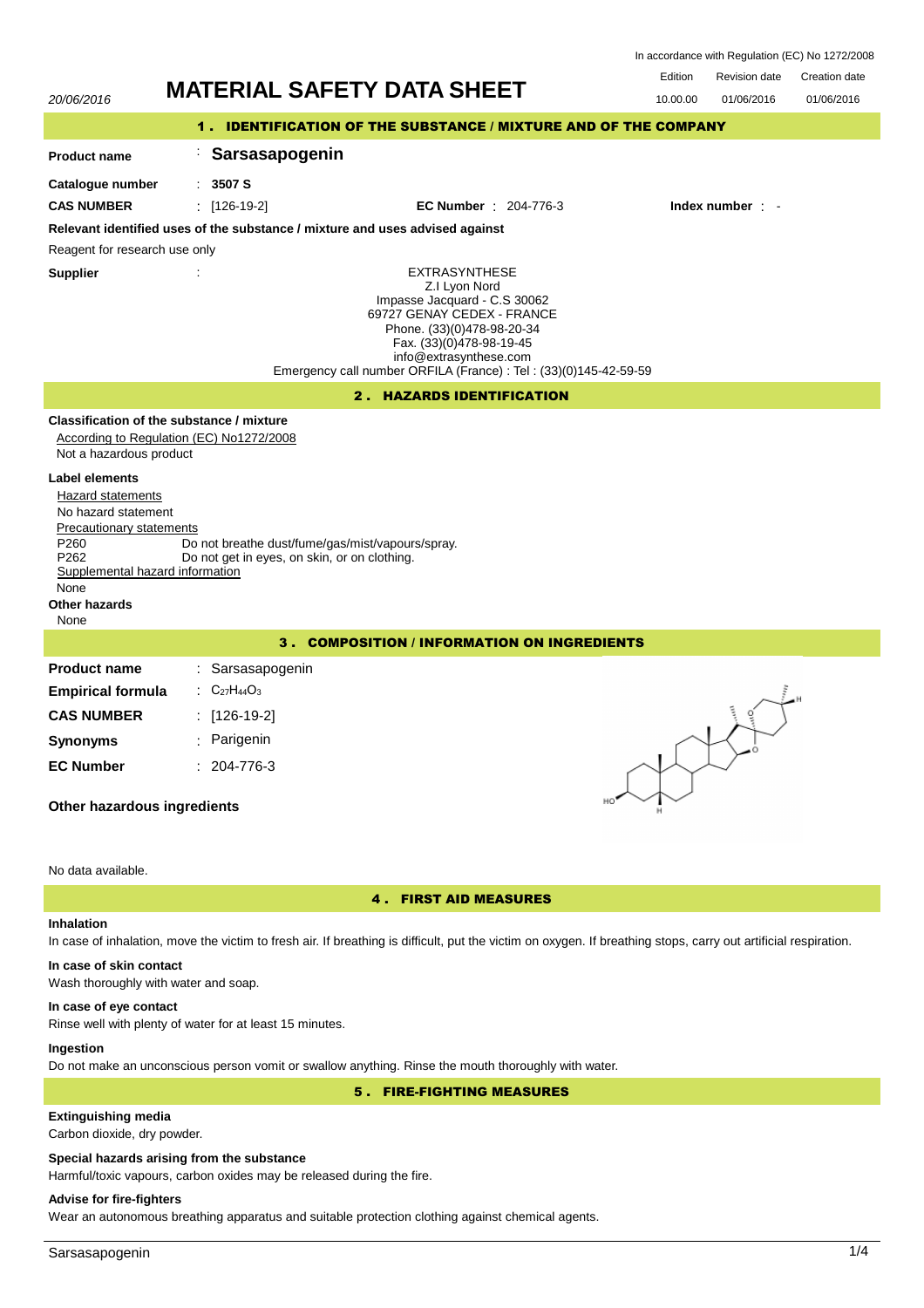## 6 . ACCIDENTAL RELEASE MEASURES

#### **Personal precautions**

Use personal protective equipment. Evacuate the personnel from the contaminated zone. Ensure adequate ventilation.

### **Environnemental precautions**

Keeping away from drains, surface and ground waters.

#### **Methods and materials for containment and cleaning up**

Clean up without creating dust and place in adapted and sealed containers for elimination. Wash the contaminated aera with water and soap. Confine washing water and dispose of it complying with the local regulations. After cleaning, quickly eliminate traces of water with a product absorbing liquids (for example : sand, sawdust, universal binder, Kieselguhr).

### 7 . HANDLING AND STORAGE

### **Precautions for safe handling**

Avoid formation of dust. Avoid contact with skin and eyes. During handling, wear suitable personal protective equipment (see section 8). Follow the normal measures for preventive fire protection.

**Specific handling** No data available.

**Specific end use(s)**

No data available

#### **Conditions for safe storage, including any incompatibilities**

Store in a cool well-ventilated place. Keep container tightly closed in a dry place away from light.

Store at <+8°C

#### 8 . EXPOSURE CONTROL/PERSONAL PROTECTION

### **Respiratory protection**

Wear imperatively an appropriated mask/respirator, tested and approved by standards such as NIOSH (US) or CEN (EU).

#### **Hand protection**

Handle with protective gloves. The selected gloves have to satisfy the specifications of EU Directive 89/686/EEC and the standard EN 374 derived from it.

### **Eye protection**

Wear safety glasses.

## **Skin protection**

Wear suitable protective clothing according to the quantity and the level of activity of the substance at the workplace.

|                                                       | <b>9. PHYSICAL AND CHEMICAL PROPERTIES</b> |  |
|-------------------------------------------------------|--------------------------------------------|--|
| Information on basic physical and chemical properties |                                            |  |
| Physical state                                        | : Powder                                   |  |
| Color                                                 | : White                                    |  |
| Solubility in                                         | : Ethyl alcohol (Soluble)                  |  |
| Melting point                                         | : No data available.                       |  |
| Initial boiling point                                 | : No data available.                       |  |
| Flash point                                           | : No data available.                       |  |
| рH                                                    | : No data available.                       |  |
| Partition coefficient: n-octanol/water                | : No data available.                       |  |
| Auto-ignition temperature                             | : No data available.                       |  |
| Decomposition temperature                             | : No data available.                       |  |
| Viscosity                                             | : No data available.                       |  |
| Arthur and the function of the con-                   |                                            |  |

### **Other information**

No data available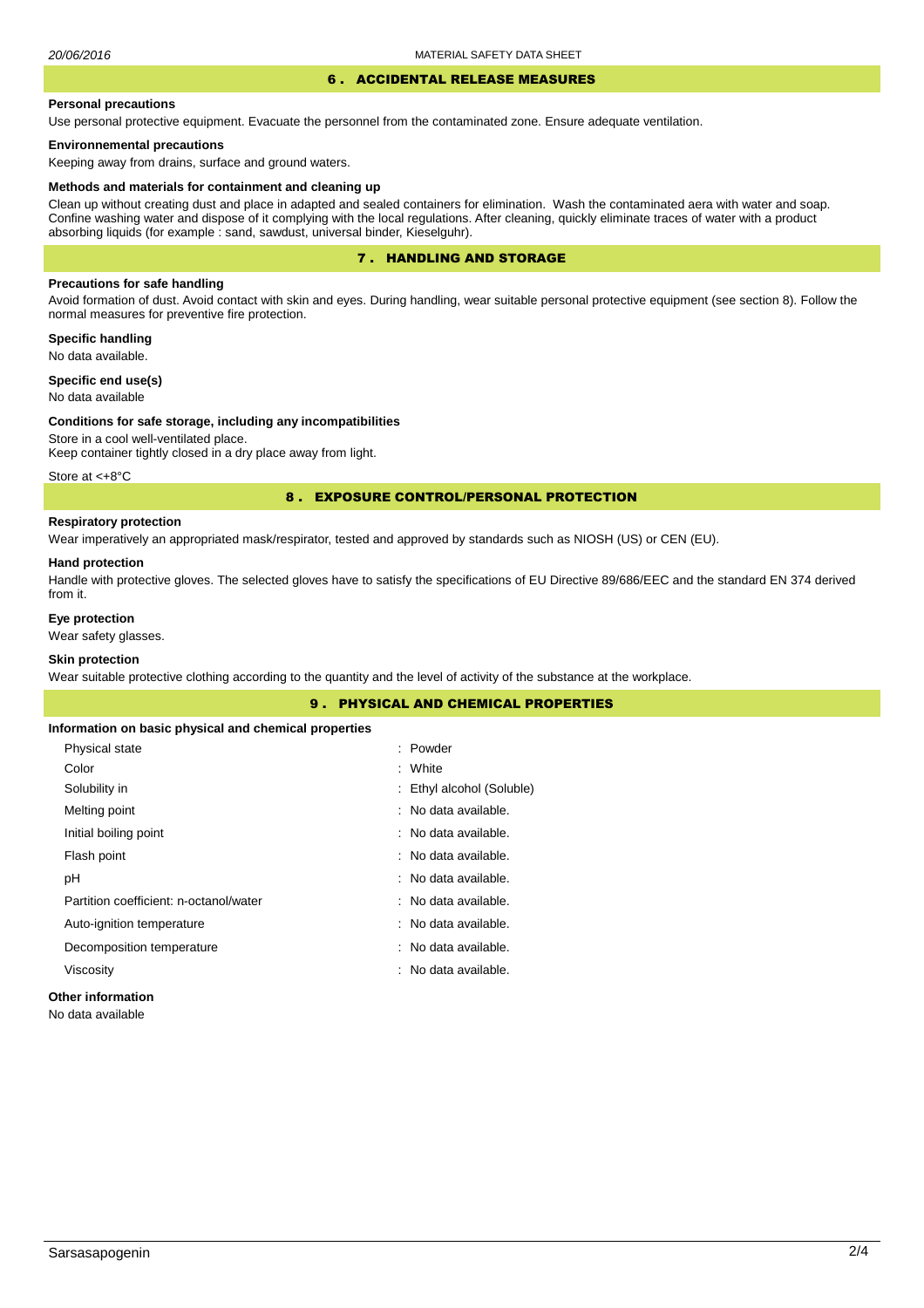#### 10 . STABILITY AND REACTIVITY

#### **Reactivity**

No data available.

### **Chemical stability**

Stable under recommanded storage conditions.

#### **Possibility of hazardous reactions**

No hazardous reactions during storage and handling complying with the instructions.

**Conditions to avoid**

No data available.

**Incompatible materials**

No data available.

#### **Hazardous decomposition products**

No hazardous decomposition products if the instructions for handling and storage are respected. During high overheating of the substance or during a fire, hazardous decomposition products may be produced.

## 11 . TOXICOLOGICAL INFORMATION

### **Acute oral toxicity**

No data available.

# **Acute dermal toxicity**

No data available.

### **Acute inhalation toxicity**

No data available.

### **Skin Corrosion**

No data available.

#### **Skin Irritation**

No data available.

# **Serious Eye Damage**

No data available.

# **Eye Irritation**

No data available.

### **Respiratory Sensitisation**

No data available.

#### **Skin Sensitisation**

No data available.

### **Germ Cell Mutagenicity**

No data available.

### **Carcinogenictiy**

No data available.

## **Reproductive Toxicity**

No data available.

## **Specific Target Organ Toxicity - Single Exposure**

No data available.

### **Specific Target Organ Toxicity - Repeated Exposure**

No data available.

#### **Aspiration Hazard**

No data available.